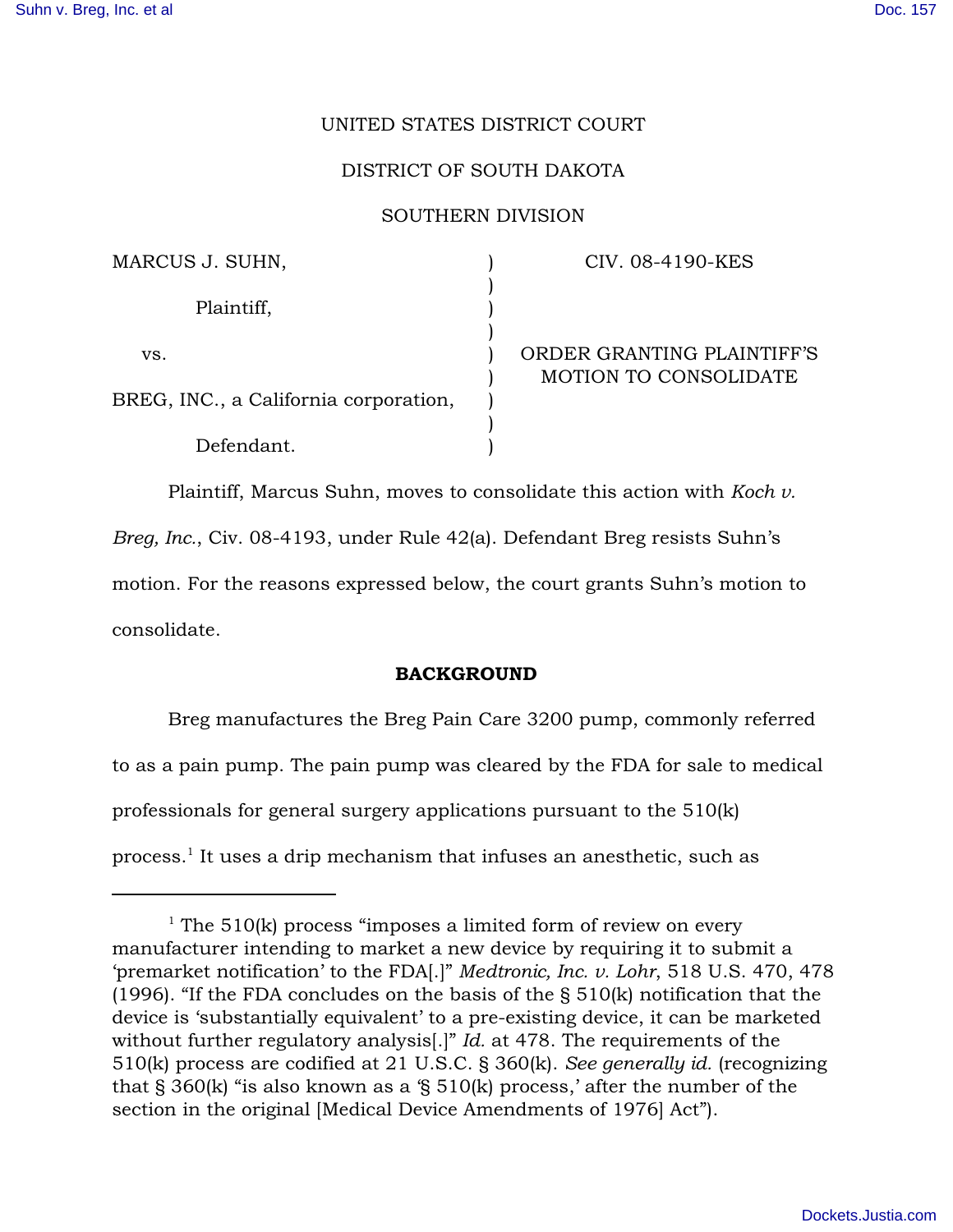bupivacaine, at a rate of 4cc's per hour. It also allows the patient to administer a bolus<sup>2</sup> dose of the anesthetic.

On August 8, 2005, Koch underwent arthroscopic surgery of his right shoulder. On December 1, 2005, Suhn underwent arthroscopic surgery of his right shoulder. After the surgeries, the high volume pain pump manufactured by Breg was inserted in both Koch's and Suhn's shoulder's joint space to alleviate their pain. Koch and Suhn were both subsequently diagnosed with glenohumeral chondrolysis.<sup>3</sup> Koch and Suhn brought separate suits against Breg, alleging various strict liability and negligence claims.<sup>4</sup> They now move to consolidate their cases for trial.

## ANALYSIS

The court has the authority to "consolidate the actions" if the "actions before the court involve a common question of law or fact[.]" *See* Fed. R. Civ. P. 42(a)(2). The authority to consolidate cases under Rule 42(a) " 'should be prudently employed as a valuable and important tool of judicial administration, invoked to expedite trial and eliminate unnecessary repetition

 $^2$  A bolus is defined as a "single, relatively large quantity of a substance[.]" *Stedman's Medical Dictionary* 239 (28th ed. 2006).

 $3$  Glenohumeral means "[r]elating to the glenoid cavity and the humerus." *Stedman's Medical Dictionary* at 811. Chondrolysis is the "[d]isappearance of articular cartilage as the result of disintegration or dissolution of the cartilage matrix and cells." *Id.* at 369.

<sup>&</sup>lt;sup>4</sup> The attorneys and the claims are the same in both cases.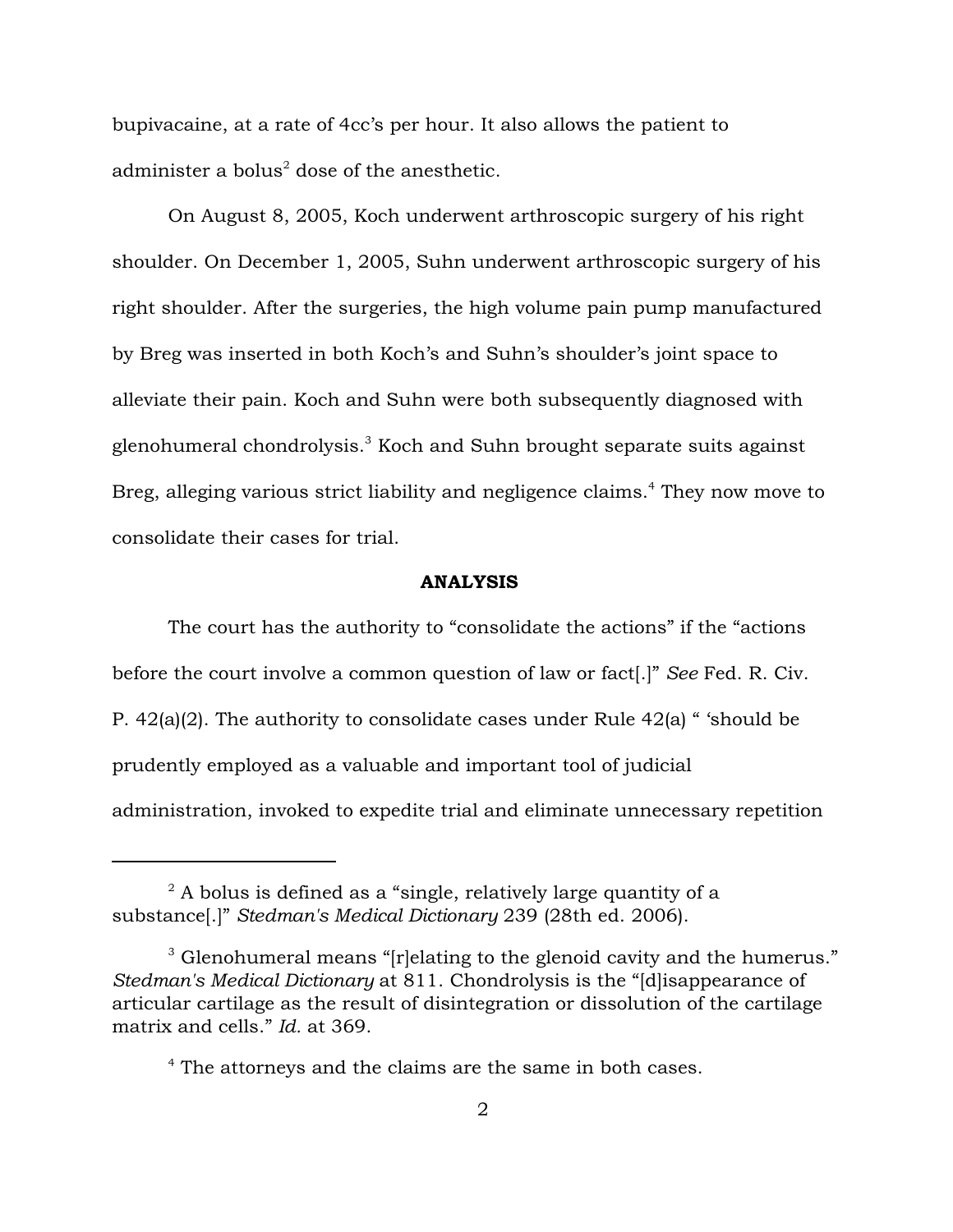and confusion.' " *Bendzak v. Midland Nat'l Life Ins. Co.*, 240 F.R.D. 449, 450 (S.D. Iowa 2007) (quoting *Devlin v. Transp. Commc'ns Int'l Union*, 175 F.3d 121, 130 (2d Cir. 1999)). Consolidation serves to "avoid unnecessary cost or delay." *Id.* at 450. It is not appropriate to consolidate, however, "if it leads to inefficiency, inconvenience, or unfair prejudice to a party." *E.E.O.C. v. HBE Corp.*, 135 F.3d 543, 551 (8th Cir. 1998). The court has broad discretion in determining whether to consolidate cases containing a common question of fact or law. *See Enter. Bank v. Saettele*, 21 F.3d 233, 235 (8th Cir. 1994) ("The district court's broad discretion in ordering the consolidation of matters is not unbounded, and we will reverse a district court's decision to consolidate for an abuse of discretion." (citation omitted)).

There are several common questions of fact at issue in both cases. First, there is an issue of fact as to whether the pain pump can even cause the destruction or loss of cartilage. Second, there is an issue of fact as to whether Breg knew, or should have known, that the use of its pain pump could result in the destruction or loss of cartilage in a patient's shoulder. Finally, there is an issue of fact as to when, if ever, Breg knew or should have known that the use of its pain pump could result in the destruction or loss of cartilage in a patient's shoulder. These common questions of fact will undoubtedly be disputed at trial. Thus, the court finds that there are

3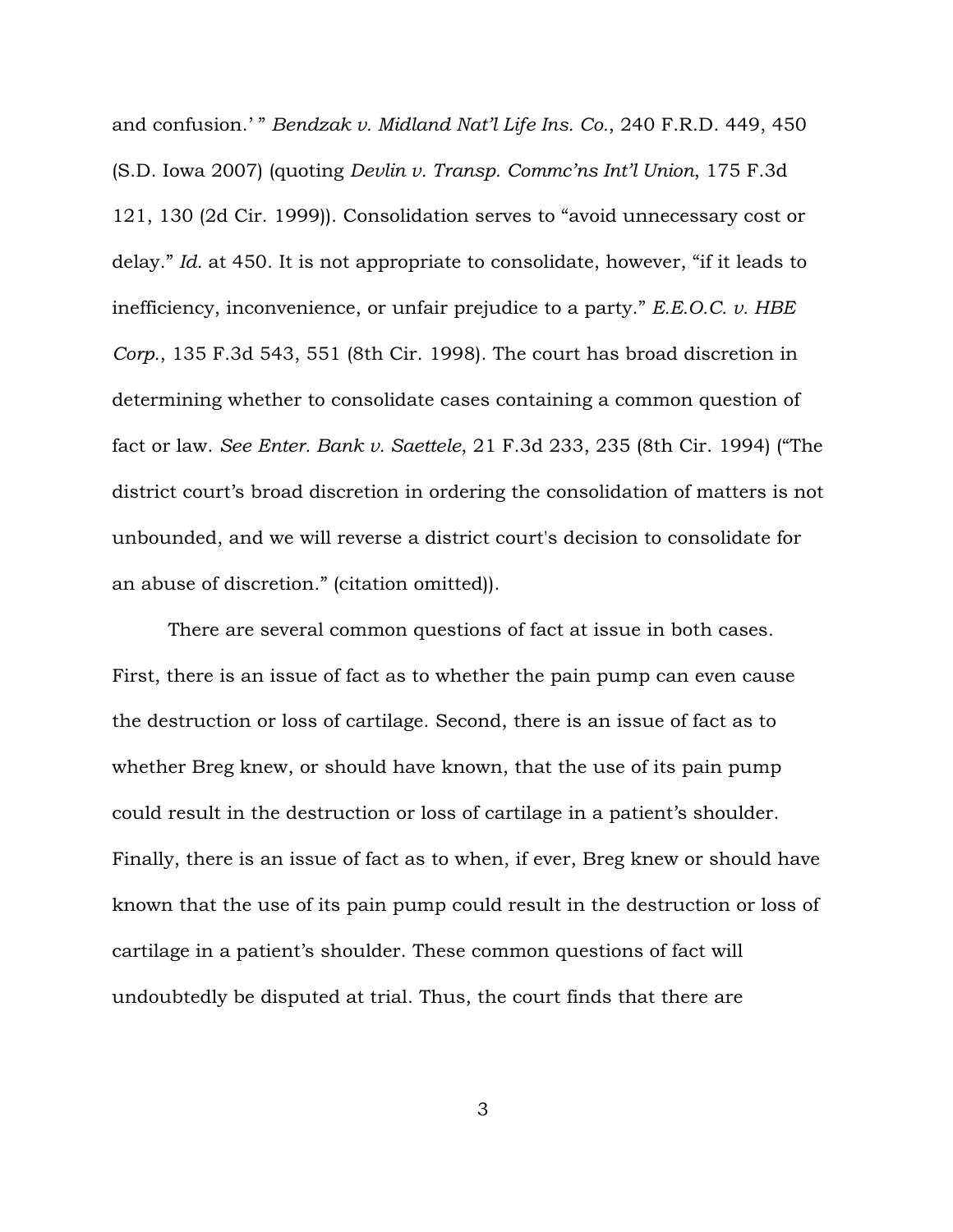"common question[s] of law or fact" that support consolidating these cases for trial. *See* Fed. R. Civ. P. 42(a).

There are also several witnesses who will be called to testify in both trials if the cases are separately tried. For example, Dr. Looby, the surgeon for Koch and Suhn, would testify in both cases. Breg's causation expert, Dr. Petty, would testify in both cases as well. Many of the same experts on the scientific literature and general causation would likely testify in both cases if the trials were separately tried, and those experts would undoubtably offer substantially the same testimony in both cases. *See Blood v. Givaudan Flavors Corp.*, 2009 WL 982022, at \*7 (N.D. Iowa Apr. 10, 2009) (recognizing that the inevitable testimonial "overlap" in separate trials supported consolidation). Moreover, both cases have completed discovery and are ready for trial. *Cf. Fin-Ag, Inc. v. NAU Country Ins. Co.*, 2009 WL 44479, at \*3 (D.S.D. Jan. 6, 2009) (refusing to consolidate partly because the two cases were "at much different stages of preparation and litigation"). The interests of judicial economy and convenience therefore support consolidation. *See Blood*, 2009 WL 982022, at \*7-8 ("Thus, it is clear that given the near identical circumstances of these two cases, the savings to the parties, witnesses, and judicial resources that will result from consolidation will be enormous."); *Bendzak*, 240 F.R.D. at 450 (consolidating two cases because it "would avoid unnecessary cost, delay, repetition, confusion, and expedite trial").

4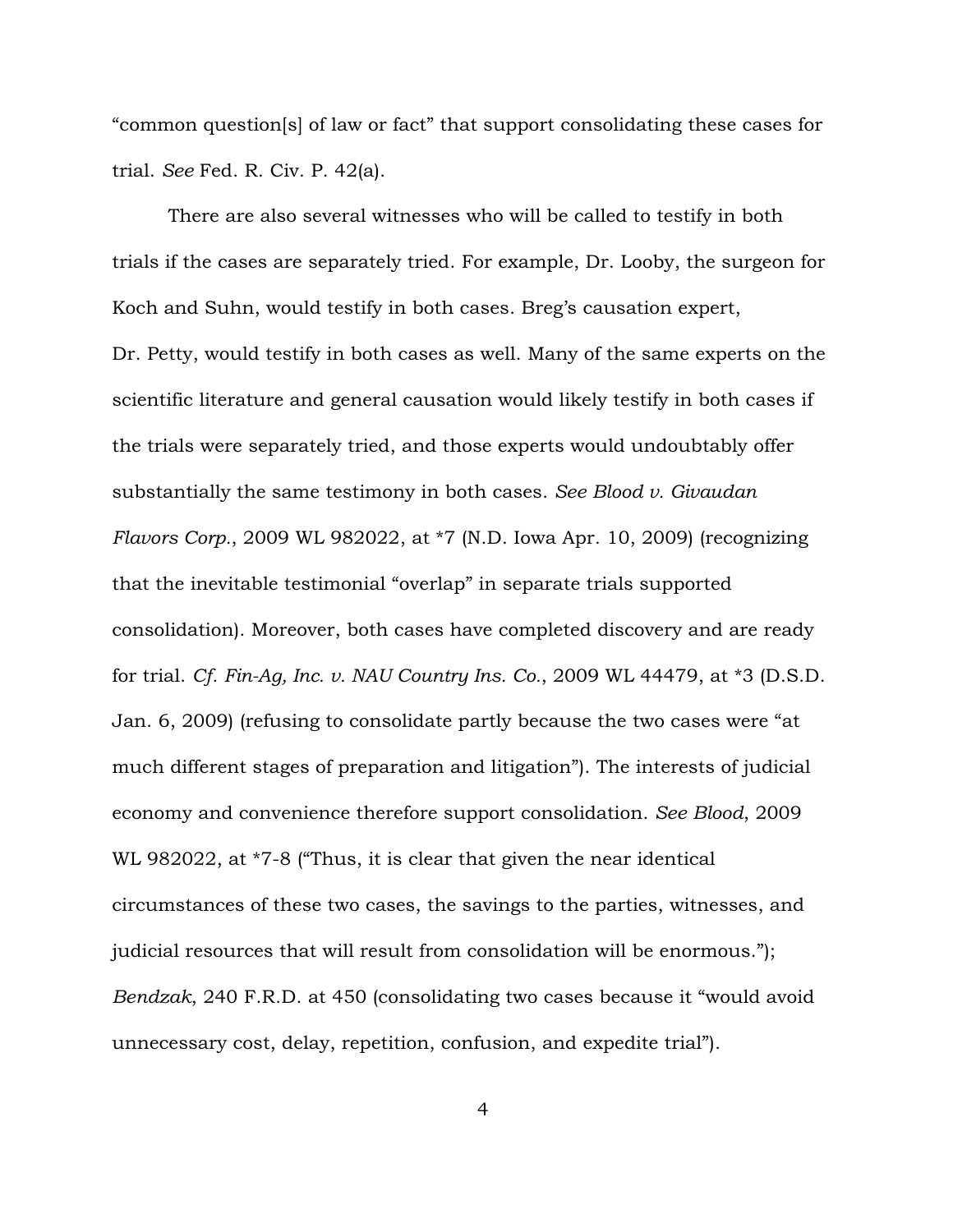Breg argues that there are factual differences between Koch's case and Suhn's case that demonstrate the need for separate trials. Specifically, Breg argues that Suhn's medical history before the surgery in question, his medical history after the surgery, and his damages are different from Koch's. According to Breg, these differences will unduly confuse the jury.

"While each of [p]laintiffs' specific medical conditions may be different, those differences and their significance can be explained to a jury and easily understood." *In re Mentor Corp. Obtape Transobturator Sling Prods. Liab. Litig.*, 2010 WL 797273, at \*3 (M.D. Ga. Mar. 3, 2010). Moreover, there are only two plaintiffs. The unrelated evidence can therefore "be presented to a jury in a manner that is not confusing" by using proper questioning techniques and identification of exhibits. *See id.* at \*4 (explaining that any risk of confusion is minimized "so long as the evidence is introduced in an organized fashion"). Thus, the court finds that any risk of confusion is minimal and does not require separate trials. *See Mary Ellen Enters. v. Camex, Inc.*, 68 F.3d 1065, 1073 (8th Cir. 1995) (rejecting the defendant's argument that separate trials were necessary because "the complicated evidence on copyright damages confused the jury").

 Breg also argues that if the cases are consolidated, it will be unfairly prejudiced with regard to the issue of specific causation. Breg argues that the jury will be more likely to conclude that Breg's pain pump caused plaintiffs'

5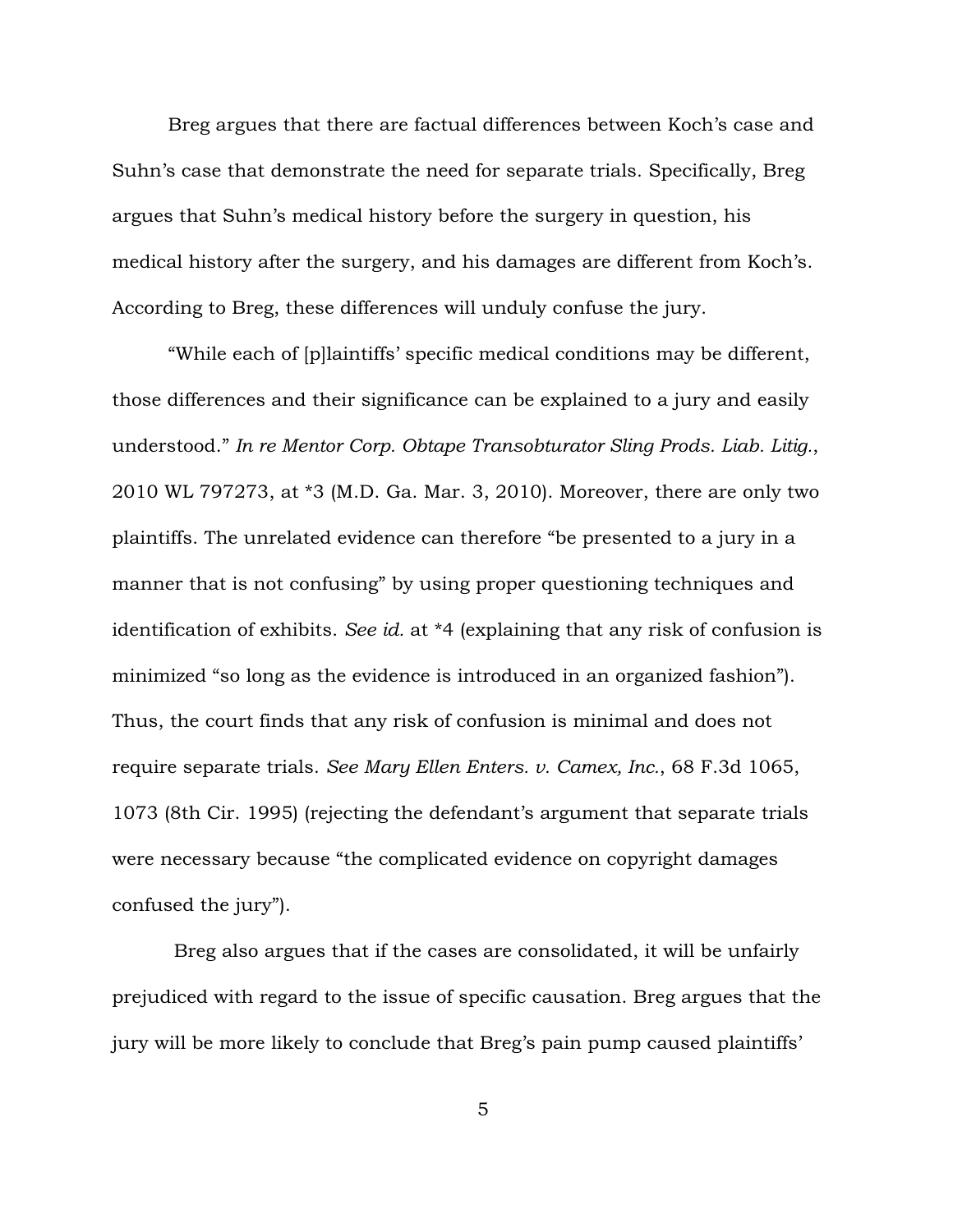injuries if their cases are consolidated because the jury will be allowed to consider evidence from both plaintiffs.

 As the United States Supreme Court presumed in the context of a criminal case, "jurors, conscious of the gravity of their task, attend closely the particular language of the trial court's instructions . . . and strive to understand, make sense of, and follow the instructions given them." *Francis v. Franklin*, 471 U.S. 307, 324 n.9 (1985). Jurors will presumably do the same in a civil trial. *See CSX Transp., Inc. v. Hensley*, 129 S. Ct. 2139, 2141 (2009) ("The jury system is premised on the idea that rationality and careful regard for the court's instructions will confine and exclude jurors' raw emotions. . . . [A]s in all cases, juries are presumed to follow the court's instructions." (citation omitted)). And the court shares the view articulated by the District Court of Iowa, "juries are composed of prudent, thoughtful, and intelligent individuals[.]" *Blood*, 2009 WL 982022, at \*5. Therefore, any potential for unfair prejudice to Breg on the issue of specific causation can be limited by a proper instruction to the jury that the issue of whether Breg's pain pump caused Koch's chondrolysis is to be determined separately from the issue of whether Breg's pain pump caused Suhn's chondrolysis. *See Mary Ellen Enters.*, 68 F.3d at 1073 (affirming the trial court's decision to consolidate where "the court instructed the jury that the trial involved two separate